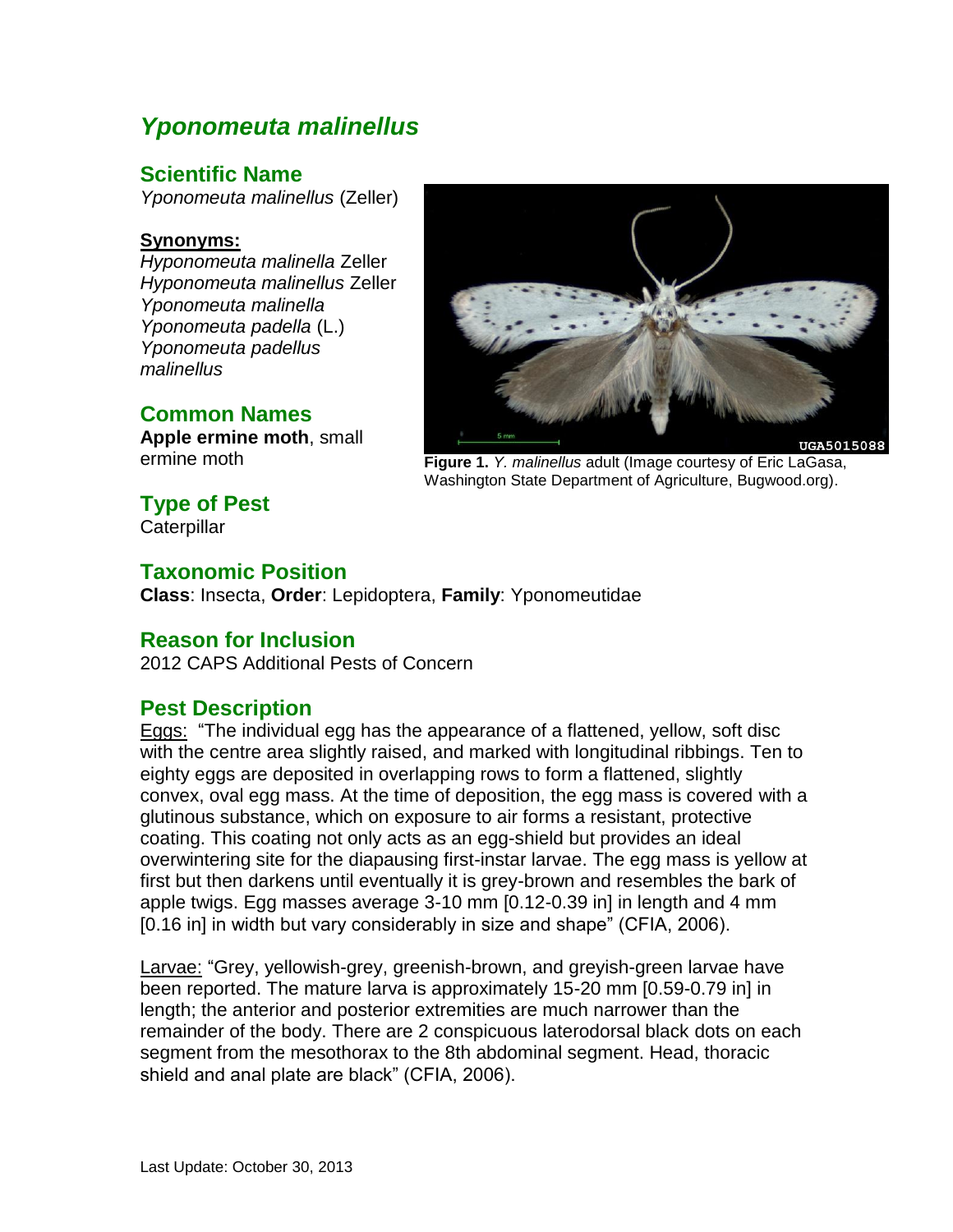Pupae: "Length 6-8 mm [0.24-0.31 in], width 2 mm [0.08]. Head, thorax and abdominal segments 8-10 or 9-10 are dark brown. Remainder of pupa orangeyellow, yellow-brown. In white cocoon, 10-12 mm [0.39-0.47 in] long and 3



**Figure 2.** Larva of *Y. malinellus* (Image courtesy of Ian F. Smith, Bugwood.org).

mm [0.12 in] wide; densely woven and opaque" (CFIA, 2006).

Adults: "Small moths (16-20 mm [0.63-0.79]) with snowy-white forewings and grey or leaden hind wings. The wings have long fringes on the lateral and posterior margins. The upper sides of the forewing usually have 15 to 30 small, black dots arranged or distributed in 3 or 4 rows. Head, palpi and antennae white. Thorax white with a few black dots" (CFIA, 2006).

#### **Biology and Ecology:**

The female deposits her egg mass on tree bark from July to September laying between 10 to 80 eggs (Antonelli et al., 1989). Eggs are covered with a yellowish, gum-like secretion that hardens (Carter, 1984), and are laid in batches near buds on branches of host plants (Ovsyannikova and Grichanov, n.d.). In its introduced range in the United States, *Y. malinellus* lays about 50 eggs per mass on branches from one to three years in age in mid to late summer (Unruh et al., 2003). Eggs take 8-15 days to hatch (Ovsyannikova and Grichanov, n.d.). *Y. malinellus*



**Figure 3.** *Y. malinellus* larvae and prepupa (Image courtesy of Eric LaGasa, Washington Department of Agriculture).

overwinters as first instar larvae (Philip and Edwards, 1991) under the remains of the egg mass (Cossentine and Kuhlmann, 2002).

In British Columbia, larvae can be found from late April to mid June while adults can be found from July to August (Philip and Edwards, 1991). In Washington, larvae will emerge in mid-April and will move into developing, nearby leaves (Antonelli et al., 1989). They initially mine leaves but will begin feeding within a communal web towards the end of bloom (Antonelli et al., 1989). Second and third instar larvae feed on the upper epidermis and parenchyma of apple leaves while fourth and fifth instar larvae will eat entire leaves, minus larger veins and petioles (CFIA, 2006). After larvae have defoliated a particular part of a host plant, individual colonies may migrate to other parts of the tree (CFIA, 2006).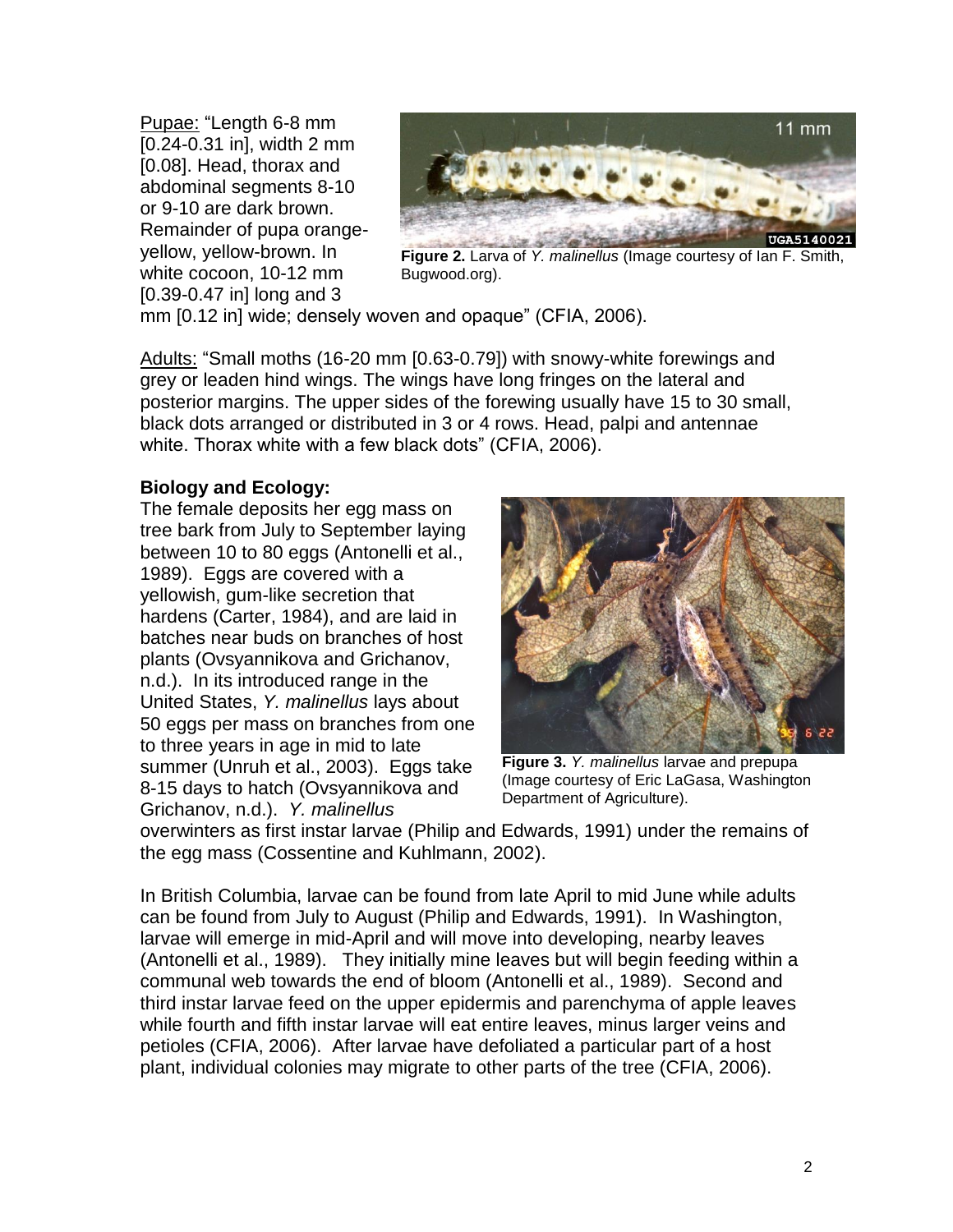Webs can be as large as tennis balls and can be extended to include more leaves; several tennis ball-sized tents are constructed during development (Antonelli et al., 1989). Larvae continue to feed until early or mid-June (Antonelli et al., 1989).

When pupating, larvae line up in a tightly packed cluster (Antonelli et al., 1989) either within or adjacent to the webs (CFIA, 2006). Adults then emerge beginning in late June (Antonelli et al., 1989). Females mate one to two weeks following emergence, attracting mates with a pheromone (CFIA, 2006). Adults live for 20-30 days (Ovsyannikova and Grichanov, n.d.). They begin flying right before twilight and continue through the night. During the day, the moths spend a majority of their time sitting motionlessly in the shade underneath leaves (Ovsyannikova and Grichanov, n.d.).

One generation occurs per year (Philip and Edwards, 1991).

#### **Damage**

*Y. malinellus* have characteristic communal webs that can have spotted larvae or white cocoons close together, depending on the time of year (CFIA, 2006). Webs can be as large as tennis balls and there can be several found on each infested tree (Antonelli et al., 1989). Webs typically begin with a few leaves at the end of a twig and can eventually expand to include more leaves as needed (CFIA, 2006). Defoliation begins at the tips of branches with leaves taking on a reddish color (HYPPZ, n.d.) or brown tip (Ovsyannikova and Grichanov, n.d.). Young fruit within webs may have bite marks from the larvae (HYPPZ, n.d.). When infestations are high, trees can drop all leaves leading to abscission of seed buds with remaining fruits decreasing in size (Ovsyannikova and Grichanov, n.d.). Severe defoliation can cause fruit to stop growing and drop prematurely (HYPPZ, n.d.).



**Figure 4.** *Y. malinellus* webbing with larvae and frass (Image courtesy of Ian F. Smith, Bugwood.org).



**Figure 5.** *Y. malinellus* pupal clusters in Olympia, WA (Image courtesy of Eric LaGasa, Washington Department of Agriculture).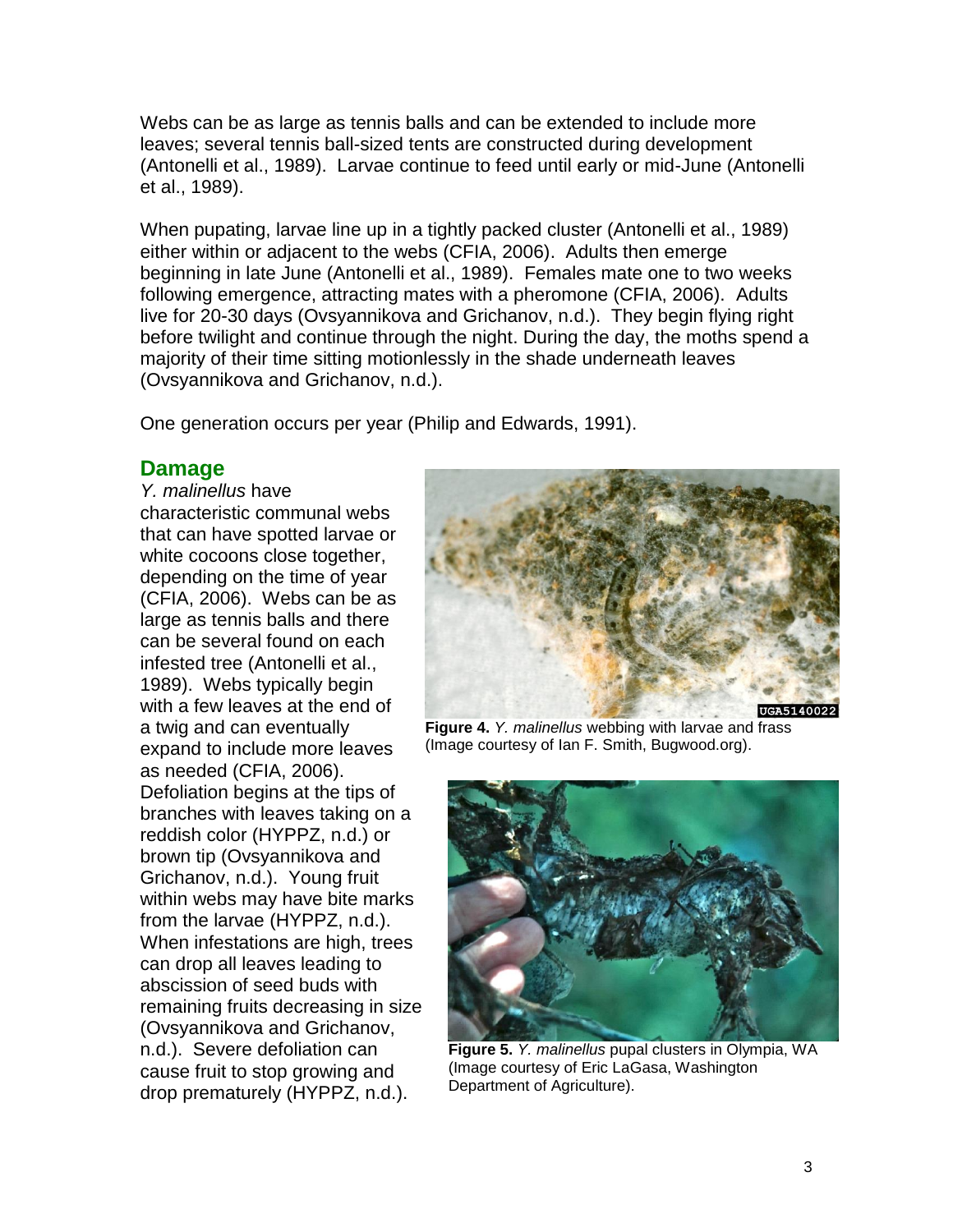

**Figure 6.** *Y. malinellus* defoliation in Olympia, WA (Image courtesy of Eric LaGasa, Washington Department of Agriculture).

### **Pest Importance**

In Europe, this pest usually occurs at low, subeconomic levels. This is punctuated by outbreaks that can cause significant damage



**Figure 7.** *Y. malinellus* larval tents (Image courtesy of Eric LaGasa, Washington Department of Agriculture).

to host plants (Unruh et al., 2003). Damage by this pest has been reported in France, Germany, England, Sweden, Iran, and Russia in the past (Hatmaker, 1985). Extensive damage (up to 95% in some years and areas) was reported from 1967 to 1982 in different parts of Lithuania (Rilishkene and Zayanchkauskas, 1984). Although serious infestations of this pest have been eliminated in Western Europe due to their usage of chemical treatments, it is still an important pest in Eastern Europe (Herrebout and Menken, 1990).

When infestations are high, leaf drop and a decrease in fruit size can occur (Ovsyannikova and Grichanov, n.d.). Ovsyannikova and Grichanov (n.d.) state that complete loss of fruits has been reported in some cases. High infestations can decrease tree defenses to environmental conditions like frost and drought, and fruit production the following year may suffer (Ovsyannikova and Grichanov, n.d.).

Larvae of this pest can cause serious defoliation (Antonelli et al., 1989). By the time this pest was found in Washington in 1985, it was causing a significant amount of defoliation to host plants (Unruh et al., 2003). In some cases, almost complete defoliation was observed between May and June (Antonelli et al., 1989). Since its introduction in the United States, several parasitoids have been introduced to help control populations of this pest (Unruh et al., 2003). The parasitoid *Ageniaspis fuscicollis*, originally taken from France, China, Korea, and Russia, may help suppress outbreaks of *Y. malinellus* in the future (Unruh et al., 2003). Today, *Y. malinellus* is considered a "fairly innocuous background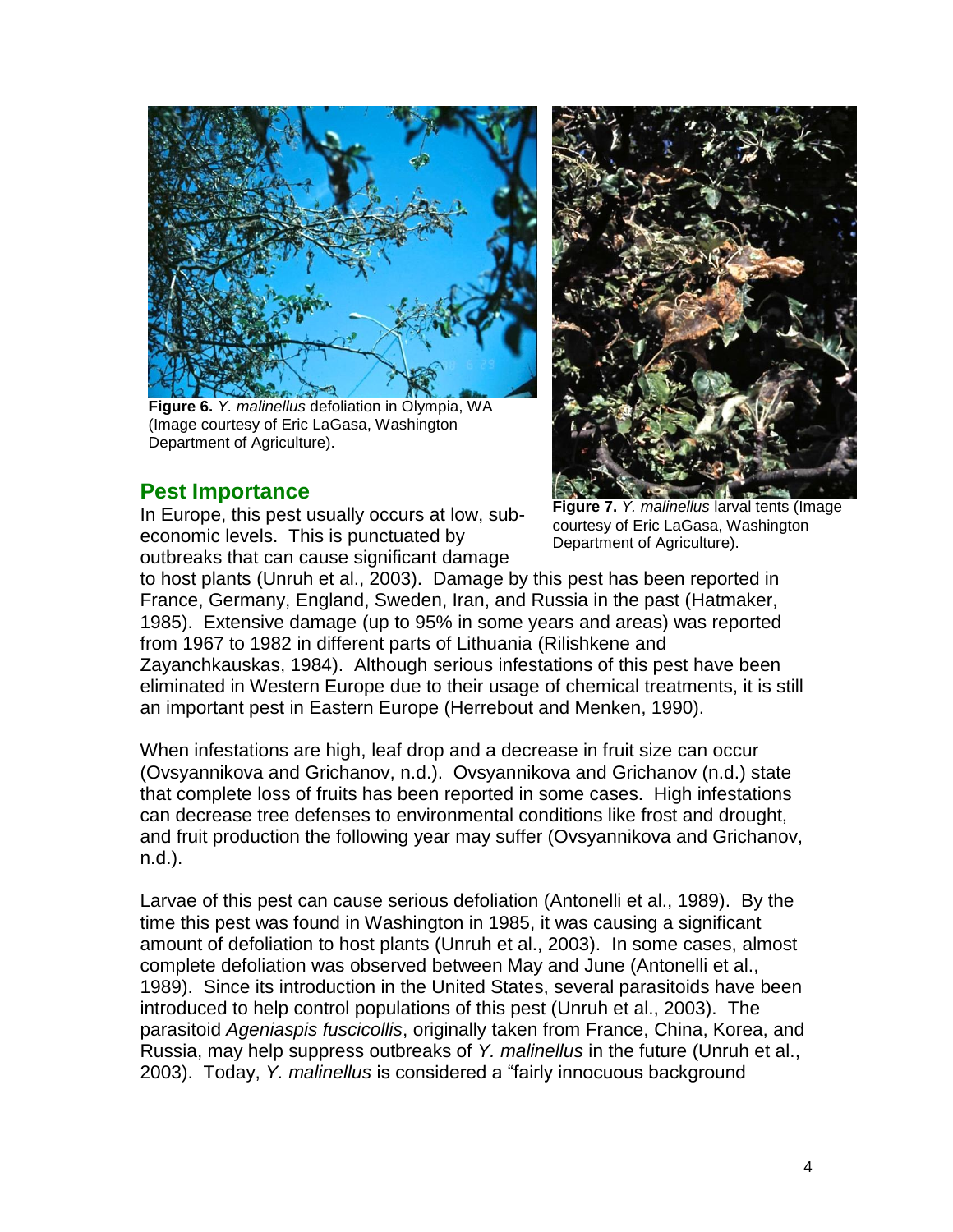species" in its introduced range in the United States (LaGasa, personal communication).

## **Known Hosts**

The major hosts of *Y. malinellus* are *Malus* species. Some sources state that this pest exclusively feeds on *Malus* species (apple) (Carter, 1984; Philip and Edwards, 1991; CFIA, 2006), while others include a broader host range (Menken et al., 1992; HYPPZ, n.d.). According to LaGasa (1991) this pest shows a strong preference for *Malus* species. *Y. malinellus* does not appear to feed on *Pyrus* species in Washington State (Orr, 1991).

*Malus domestica* (apple), *Malus* spp. (apple), *Malus sylvestris* (European crabapple), *Pyrus communis* (pear) (Philip and Edwards, 1991; Menken et al., 1992).

## **Pathogen or Associated Organisms Vectored**

This pest is not currently known to vector any pathogens or other associated organisms.

## **Known Distribution**

This species is found throughout most of Europe and parts of Asia.

Specific countries where this pest is found include but are not limited to: **Asia:** China, Japan, Kazakhstan, and Korea; **Europe:** Czech Republic, Finland, France, Georgia, Germany, Italy, Lithuania, the Netherlands, Sweden, Turkey, Ukraine, and United Kingdom; **Middle East:** Armenia, Azerbaijan, Iran, Pakistan, and Uzbekistan; **North America:** Canada (Ovsyannikova and Grichanov, n.d.; Gershenzon, 1970; Pustovarov, 1980; Mamedov and Makhmudova-Kurbanova, 1982; Arduino et al., 1983; Kuhlmann et al., 1998; Orr, 1999; Jonaitis, 2001; Gençer, 2003; Hrudová, 2003; Unruh et al., 2003; Lee and Pemberton, 2005; CFIA, 2006; Kimber, 2011).

This species is currently found in Oregon and Washington (Unruh et al., 1993; Antonelli et al., 1989).

## **Pathway**

Egg masses can spread to new areas through nursery stock (Orr, 1991; Hatmaker, 1985). Natural spread may also occur as this pest is already established in parts of the Pacific Northwest. Both males and females fly and could travel considerable distances in favorable conditions (Orr, 1991). Natural spread per year has been estimated at 50 to 100 miles (Orr, 1991).

## **Potential Distribution within the United States**

This pest is already found in parts of the United States, including Oregon (found in 1991) and Washington (found in 1985) (Unruh et al., 1993; Antonelli et al.,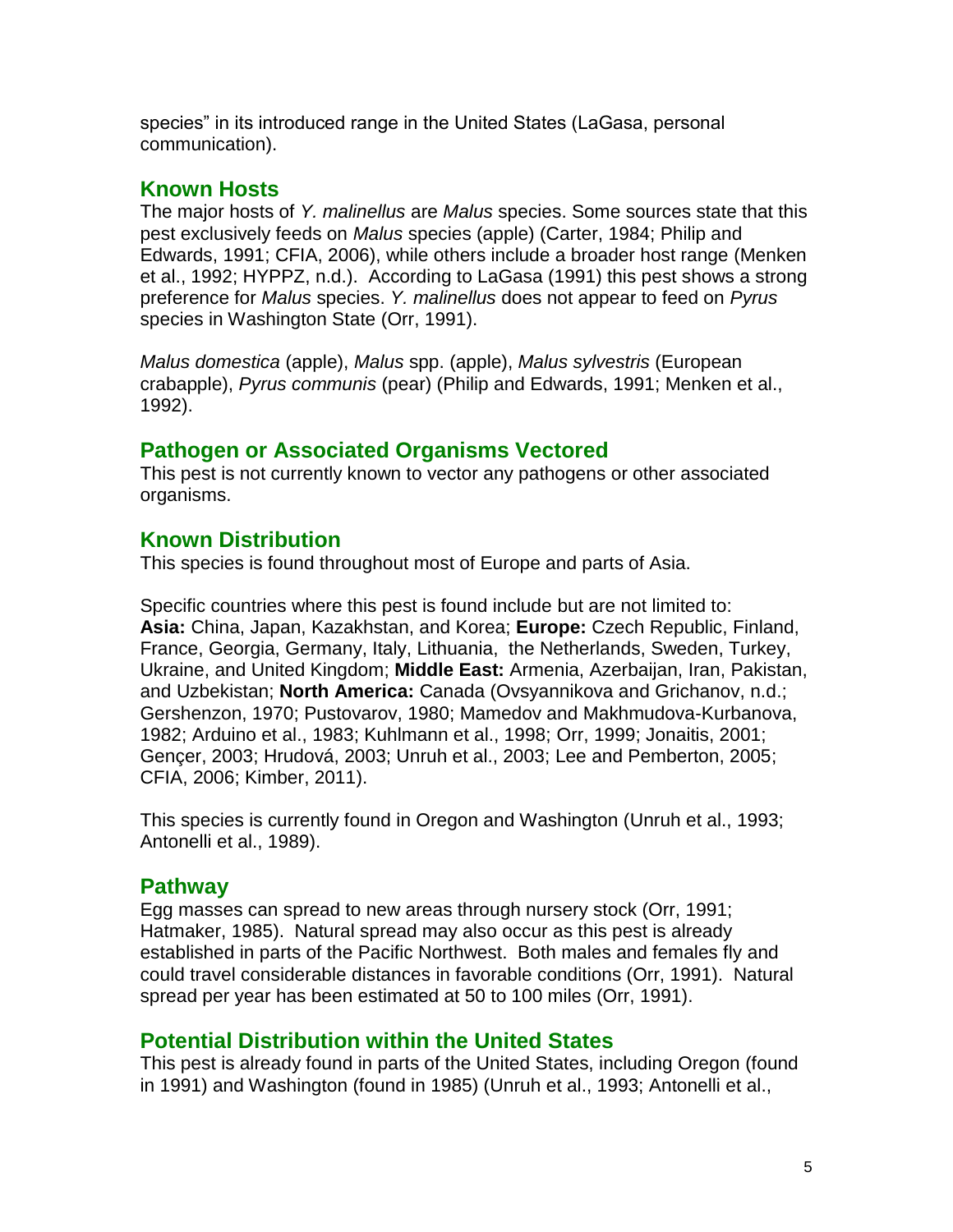1989). This species was previously found in New York in 1909, but this infestation was eradicated (CFIA, 2006).

This pest is most likely to establish in areas of the United States that have higher concentrations of *Malus* species.

## **Survey**

#### **CAPS-Approved Method\*:**

The CAPS-approved method is a trap and lure combination. The trap type is a wing trap. The lure is effective for 84 days (12 weeks).

Either of the following Trap Product Names in the IPHIS Survey Supply Ordering System may be used for this target:

Wing Trap Kit, Paper Wing Trap Kit, Plastic

The Lure Product Name is "*Yponomeuta malinellus* Lure."

IMPORTANT: Do not place lures for two or more target species in a trap unless otherwise recommended.

Trap spacing: When trapping for more than one species of moth, separate traps for different moth species by at least 20 meters (65 feet).

\*For the most up-to-date methods for survey and identification, see Approved Methods on the CAPS Resource and Collaboration Site, at http://caps.ceris.purdue.edu/.

#### **Literature-Based Methods:**

Trapping:

A pheromone is available to monitor male moths (Philip and Edwards, 1991). There are two main components used to trap *Y. malinellus*, Z11-14:OH and Z9- 12:Ac (McDonough et al., 1990). This blend has been found to trap more males than traps baited with live females (McDonough et al., 1990).

Although each species in the *Y. padellus* complex (including *Y. malinellus*) produce different sex pheromones, interspecific cross-attraction may occur (Sperling et al., 1995).

#### Survey site and selection:

When surveying for this species, focus on areas with high host densities like orchards, nurseries, and ornamental plantings.

#### Time of year to survey:

Pupation occurs in early summer with emergence of adults occurring in one to two weeks (Junnikkala, 1960; Unruh et al., 2003). In northwestern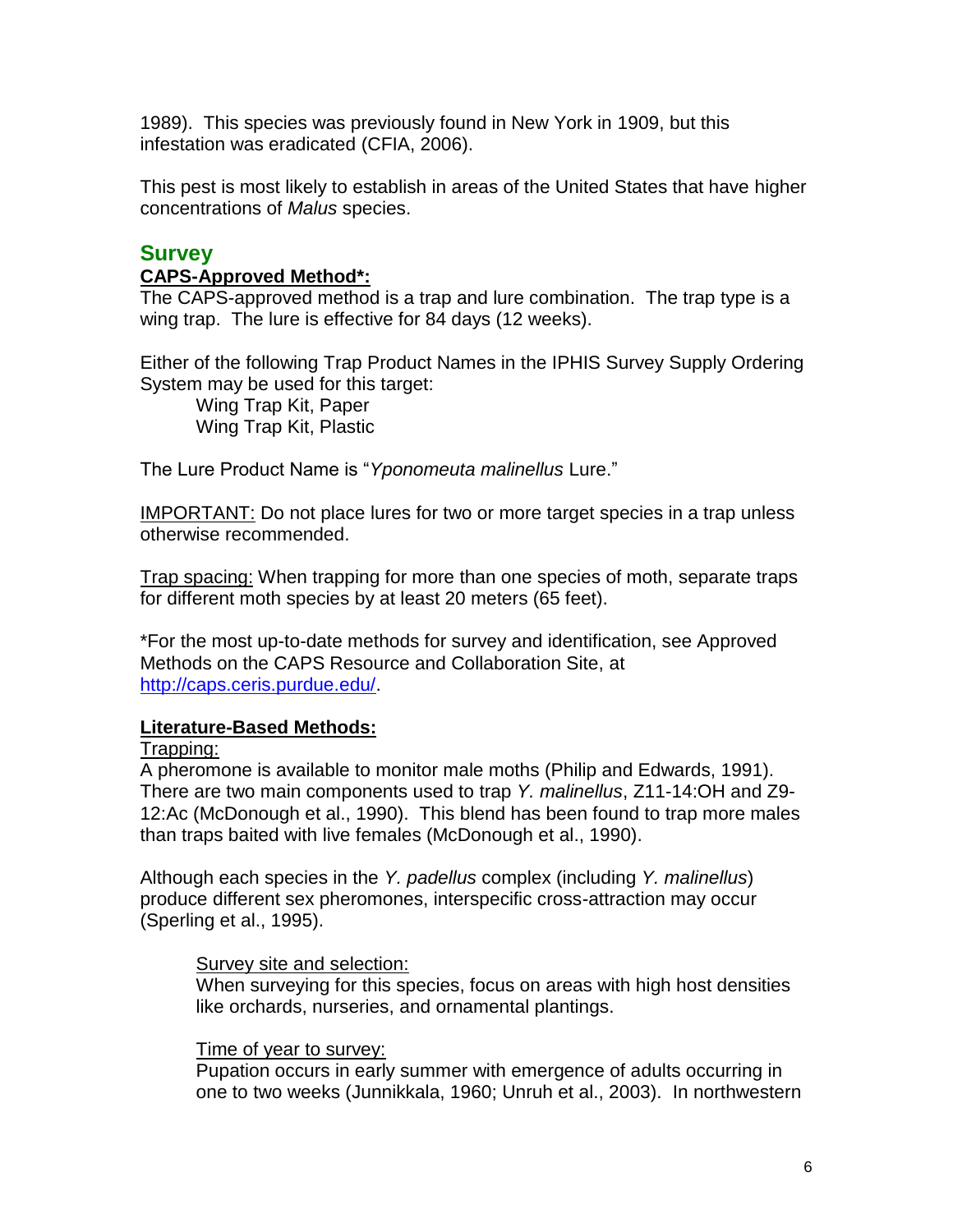Washington, flight will continue from early July to early September (Uhruh et al., 2003).

#### Visual:

When inspecting for this pest, leaves should be checked for larvae and/or feeding damage. White cocoons may be present near defoliated or webbed areas (Philip and Edwards, 1991). When surveying in nursery stock, surveyors should look for small, oval egg masses on bark near buds; if host plants are not in a dormant stage, webbing or cocoons should be looked for (CFIA, 2006). Mature trees should have their crowns checked (CFIA, 2006).

### **Identification**

#### **CAPS-Approved Method\*:**

Morphological.

#### **Literature-Based Methods:**

Work has been done to differentiate three sibling species of the *Yponomeuta padellus* complex found in North America, including *Y. malinellus*, *Y. padellus*, and *Y. cagnagellus* (Sperling et al., 1995). All three are morphologically similar, although they have different host preferences (Sperling et al., 1995). Sperling et al. (1995) found that the mtDNA of *Y. malinellus* had 0.8-0.9% divergence from the other two species, *Y. padellus* and *Y. cagnagellus*.

To identify adults accurately, knowledge of the larval host associations is needed (Sperling et al., 1995). Although morphological identification based on genitalia measurements can be used, this method is not 100% accurate and is dependent on specimen sex, characters available, and the species distinguished (Sperling et al., 1995; Povel, 1984).

\*For the most up-to-date methods for survey and identification, see Approved Methods on the CAPS Resource and Collaboration Site, at http://caps.ceris.purdue.edu/.

#### **Easily Confused Pests**

*Y. malinellus* is a part of the "*padellus* complex" which is made up of five species, including *Y. padellus*, *Y. cagnagellus*, *Y. mahalebellus*, *Y. malinellus*, and *Y. rorellus* (McDonough et al., 1990). These species can be difficult to distinguish morphologically; other features including larval feeding preference and sex pheromones can be used to help distinguish between the different species (Van der Pers and Den Otter, 1978; McDonough et al., 1990).

*Y. padellus* is now present in the Pacific Northwest (Unruh et al., 2003). Larvae of *Y. malinellus* are identical to larvae of *Y. padellus* (Philip and Edwards, 1991).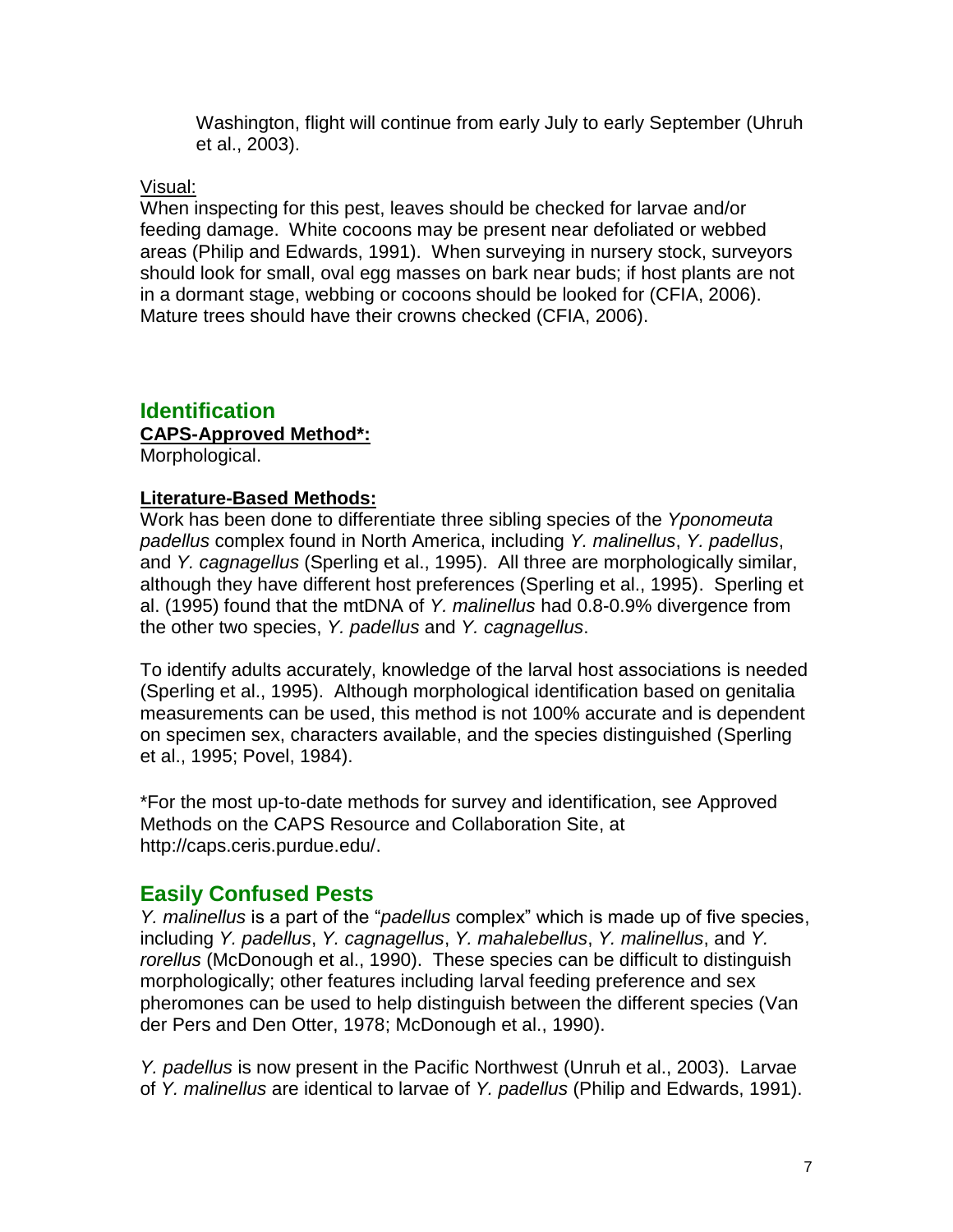Nests made by both of these species can be confused with nests of fall webworm and tent caterpillars (Philip and Edwards, 1991). Nests of fall webworms occur later in the summer and are much larger with denser webbing while nests of tent caterpillars have silken pads on trunks and major limbs. Nests of ermine moths include loosely gathered leaves which extend the length of the branches (Philip and Edwards, 1991).

*Y. multipunctella* is the only species in this genus that is native to North America and similar to the *Y. padellus* complex (Sperling et al., 1995). It can be distinguished from the *Y. padellus* complex by the wing coloration (Sperling et al., 1995; Hoebeke, 1987).

*Y. malinellus* can interbreed with other similar species, including *Y. padellus* (Arduino et al., 1983), but this is uncommon.

#### **References**

**Antonelli, A. L., E. LaGasa, and E. C. Bay. 1989.** Apple Ermine Moth. EB1526. Washington State University Cooperative Extension.

**Arduino, P., R. Cianchi, and L. Bullini. 1983.** Taxonomic status, natural hybridization and electrophoretic identification of *Yponomeuta padellus* and *Yponomeuta malinellus* (Lepidoptera: Yponomeutidae) [abstract]. Atti XIII Congresso Nazionale Italiano de Entomologia. Turin: Istituto di Entomologica Agraria e Apicoltura, Università di Torino. pp. 485-489.

**Carter, D. J. 1984.** Pest Lepidoptera of Europe with Special Reference to the British Isles. Dordrecht, Dr. W. Junk Publishers.

**CFIA. 2006.** *Yponomeuta malinellus* (Zeller)- apple ermine moth. Canadian Food Inspection Agency. Accessed on February 9, 2011 from: [http://www.inspection.gc.ca/english/plaveg/pestrava/ypomal/tech/ypomale.shtml.](http://www.inspection.gc.ca/english/plaveg/pestrava/ypomal/tech/ypomale.shtml)

**Cossentine, J. and U. Kuhlmann. 2002.** *Yponomeuta malinellus* Zeller, apple ermine moth (Lepidoptera: Yponomeutidae). In: Biological Control Programmes in Canada, 1981-2000. P. G. Masonand J. T. Huber. (eds.). pp. 275-278.

**Gershenzon, Z. S. 1970.** A description of the morphological characters of species of the ermine moth group (Lepidoptera, Yponomeutidae) [abstract]. Entomologicheskoe Obozrenie 49(3): 665- 671.

**Gençer, L. 2003.** The parasitoids of *Yponomeuta malinellus* Zeller (Lepidoptera: Yponomeutidae) in Sivas. Turkish Journal of Zoology 27: 43-46.

**Hatmaker, E. D. 1985.** Data Sheet on *Yponomeuta malinellus*. USDA-APHIS-PPQ-CPHST-PERAL, New Pest Advisory Group.

**Herrebout, W. M. and S. B. J. Menken. 1990.** Preliminary data on the origin of small ermine moths introduced into North America (Lepidoptera: Yponomeutidae). Proceedings of the Section Experimental and Applied Entomology of the Netherlands Entomological Society (N.E.V.) 1: 146- 151.

**Hoebeke, E. R. 1987.** *Yponomeuta cagnagella* (Lepidoptera: Yponomeutidae): a palaearctic ermine moth in the United States, with notes on its recognition, seasonal history, and habits. Annals of the Entomological Society of America 80: 462-467.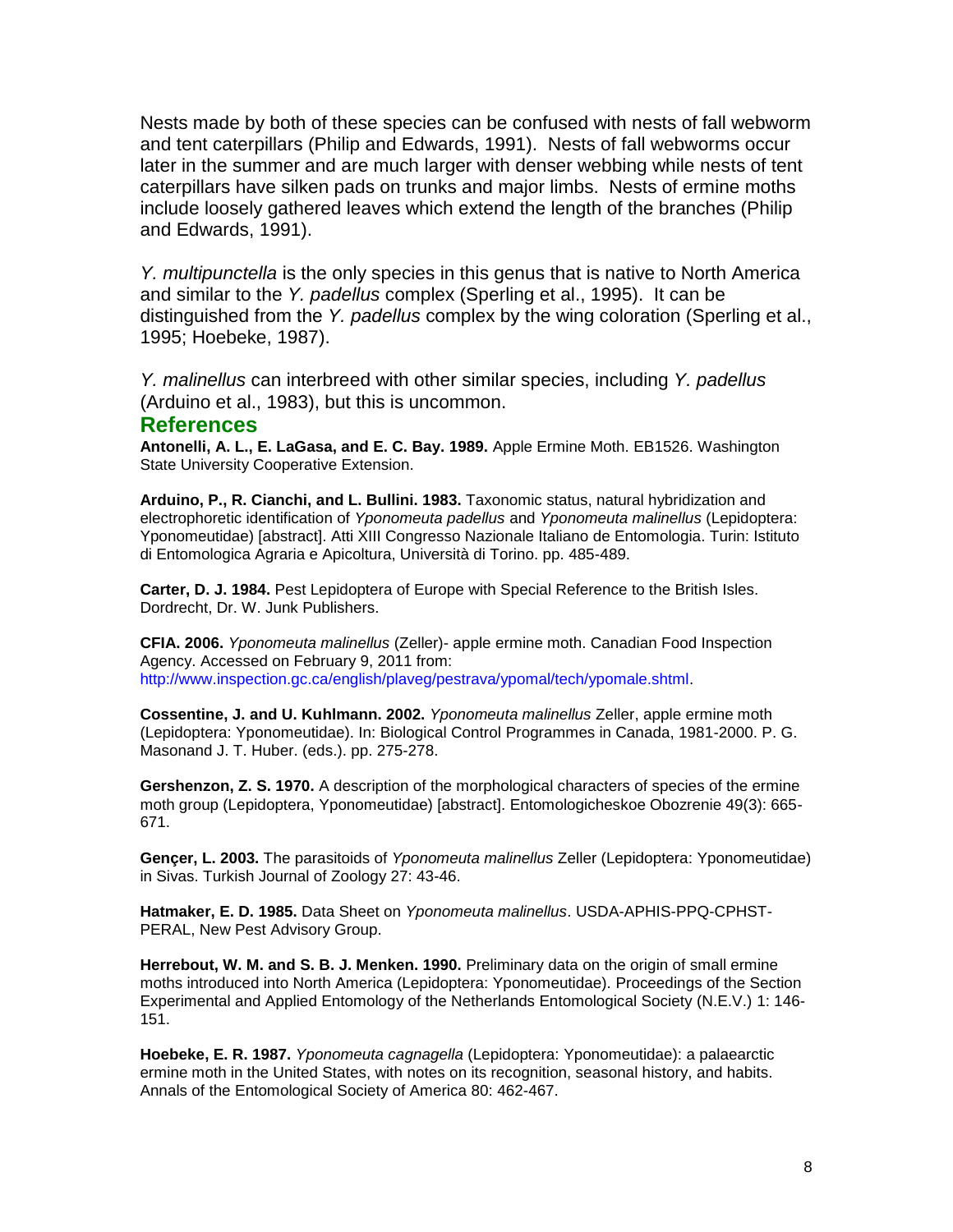**Hrudová, E. 2003.** The presence of nontarget lepidopteran species in pheromone traps for fruit tortricid moths. Plant Protection Science 39(4): 126-131.

**HYPPZ. No date.** Apple small ermine moth. Accessed February 8, 2001 from: [http://www.inra.fr/internet/Produits/HYPPZ/RAVAGEUR/6ypomal.htm.](http://www.inra.fr/internet/Produits/HYPPZ/RAVAGEUR/6ypomal.htm)

**Jonaitis, V. 2001.** Some peculiarities of the long-term dynamics of the day's absolute maximum and minimum temperatures and the emergence rate of adult apple ermine moths (*Yponomeuta malinellus* Zell.) in Lithuania [abstract]. Acta Zoologica Lituanica 11(3): 319-325.

**Junnikkala, E. 1960.** Life history and insect enemies of *Hyponomeuta malinellus* Zell. (Lepidoptera: Hyponomeutidae) in Finland [abstract]. Ann. Zool. Soc. ''Vanamo'' 21, 1–44.

**Kimber, I. 2011.** 426 Apple Ermine *Yponomeuta malinellus*. UK Moths. Accessed on February 9, 2011 from: [http://ukmoths.org.uk/show.php?id=3591.](http://ukmoths.org.uk/show.php?id=3591)

**Kuhlmann, U., K. P. Carl, and N. J. Mills. 1998.** Quantifying the impact of insect predators and parasitoids on populations of apple ermine moth, *Yponomeuta malinellus* (Lepidoptera: Yponomeutidae), in Europe [abstract]. Bulletin of Entomological Research 88: 165-175.

**Lee, J-H. and R. W. Pemberton. 2005.** Larval parasitoids of the apple ermine moth, *Yponomeuta malinellus* in Korea, Japan, and China. BioControl 50: 247-258.

**Mamedov, Z. M. and D. D. Makhmudova-Kurbanova. 1982.** The morphology, biology and natural enemies of ermine moths in the Azerbaijan SSR [abstract]. Izvestiya Akademii Nauk Azerbadzhansko SSR, Biologicheskikh Nauk 3: 83-88.

**McDonough, L. M., H. G. Davis, C. L. Smithhisler, S. Voerman, and P. S. Chapman.1990.** Apple ermine moth, *Yponomeuta malinellus* Zeller. Two components of female sex pheromone gland highly effective in field trapping tests. Journal of Chemical Ecology 16: 477-86.

**Menken, S. B. J., W. M. Herrebout, and J. T. Wiebes. 1992.** Small ermine moths (Yponomeuta): their host relations and evolution. Annual Review of Entomology 37: 41-66.

**Orr, R. 1991.** Pest Risk Assessment on Apple Ermine Moth (AEM). USDA-APHIS-PPD-PRAS. 16 pp.

**Ovsyannikova, E. I. and I. Y. Grichanov. No date.** *Yponomeuta malinellus*. In A. N. Afonin, S. L. Greene, N. I. Dzyubenko, A. N. Frolov (eds.). 2008. Interactive Agricultural Ecological Atlas of Russia and Neighboring Countries. Economic Plants and their Diseases, Pests and Weeds [Online]. Available at : http://www.agroatlas.ru/en/content/related/Lonicera\_edulis/

**Philip, H. G. and L. Edwards. 1991.** Apple/Cherry Ermine Moth: *Yponomeuta malinella* (Zeller)/*Yponomeuta padellus* (L.) In: Harmful and Beneficial Insects and Mites of Tree Fruits. British Columbia Fruit Growers' Association.

**Povel, G. D. E. 1984.** The identification of the European small ermine moths, with special reference to the *Yponomeuta padella-complex* (Lepidoptera, Yponomeutidae). Proc. K. Ned. Akad. Wet. Ser. C Biol. Med. Sci. 87: 149-180.

**Pustovarov, V. V. 1980.** On the fauna of Microlepidoptera of the forests in the south-eastern regions of Armenia [abstract]. Biologicheskii Zhumal Armenii 33(3): 271-278.

**Rilishkene, M. A. and P. A. Zayanchkauskas. 1984.** Abundance and harmfulness of the apple ermine moth in orchards of the Lithuanian SSR in 1967-1982 [abstract]. Acta Entomologica Lithuanica 2: 24-34.